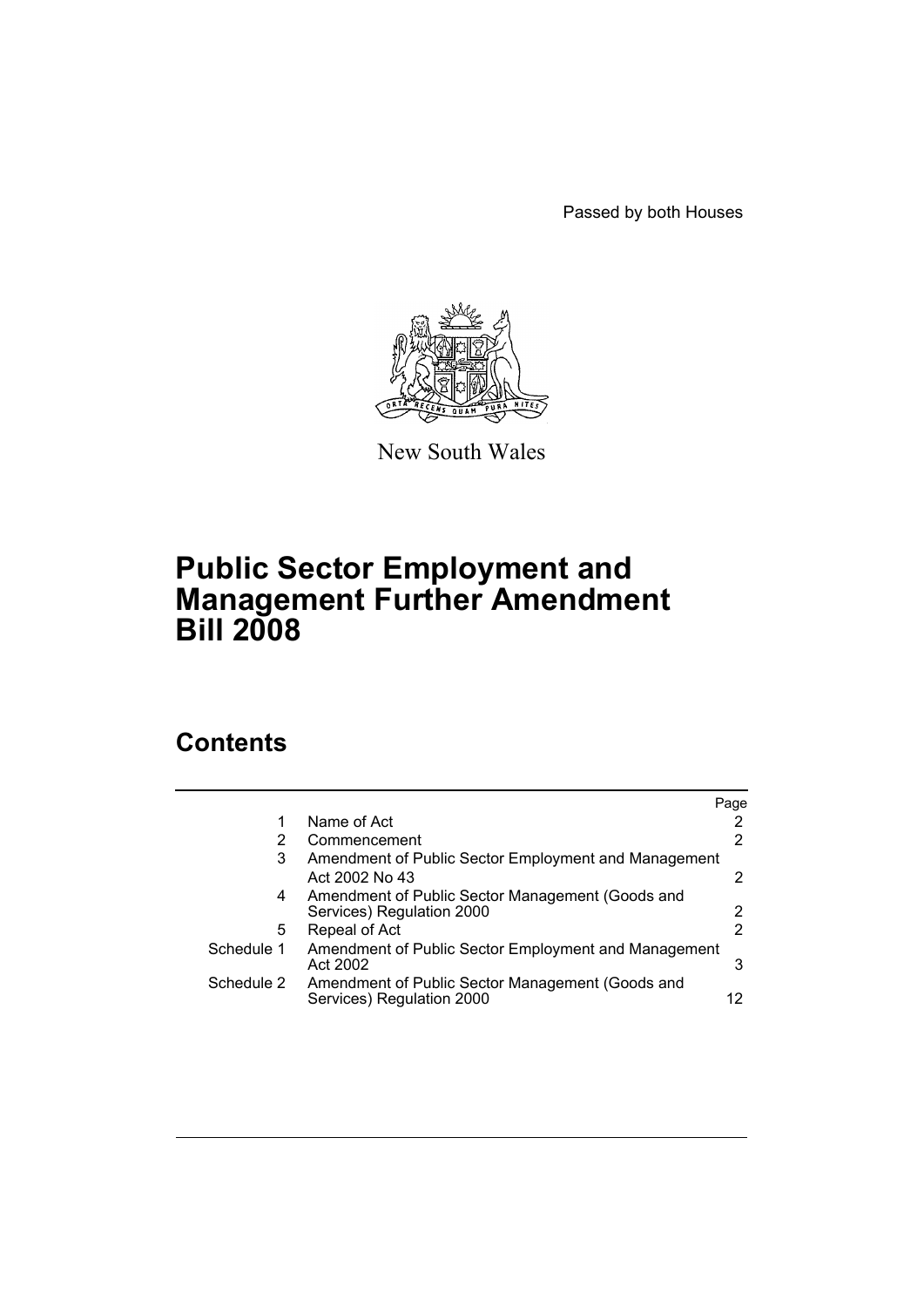*I certify that this public bill, which originated in the Legislative Assembly, has finally passed the Legislative Council and the Legislative Assembly of New South Wales.*

> *Clerk of the Legislative Assembly. Legislative Assembly, Sydney, , 2008*



New South Wales

# **Public Sector Employment and Management Further Amendment Bill 2008**

Act No , 2008

An Act to amend the *Public Sector Employment and Management Act 2002* to make further provision with respect to public sector employment and management; and for other purposes.

*I have examined this bill and find it to correspond in all respects with the bill as finally passed by both Houses.*

*Assistant Speaker of the Legislative Assembly.*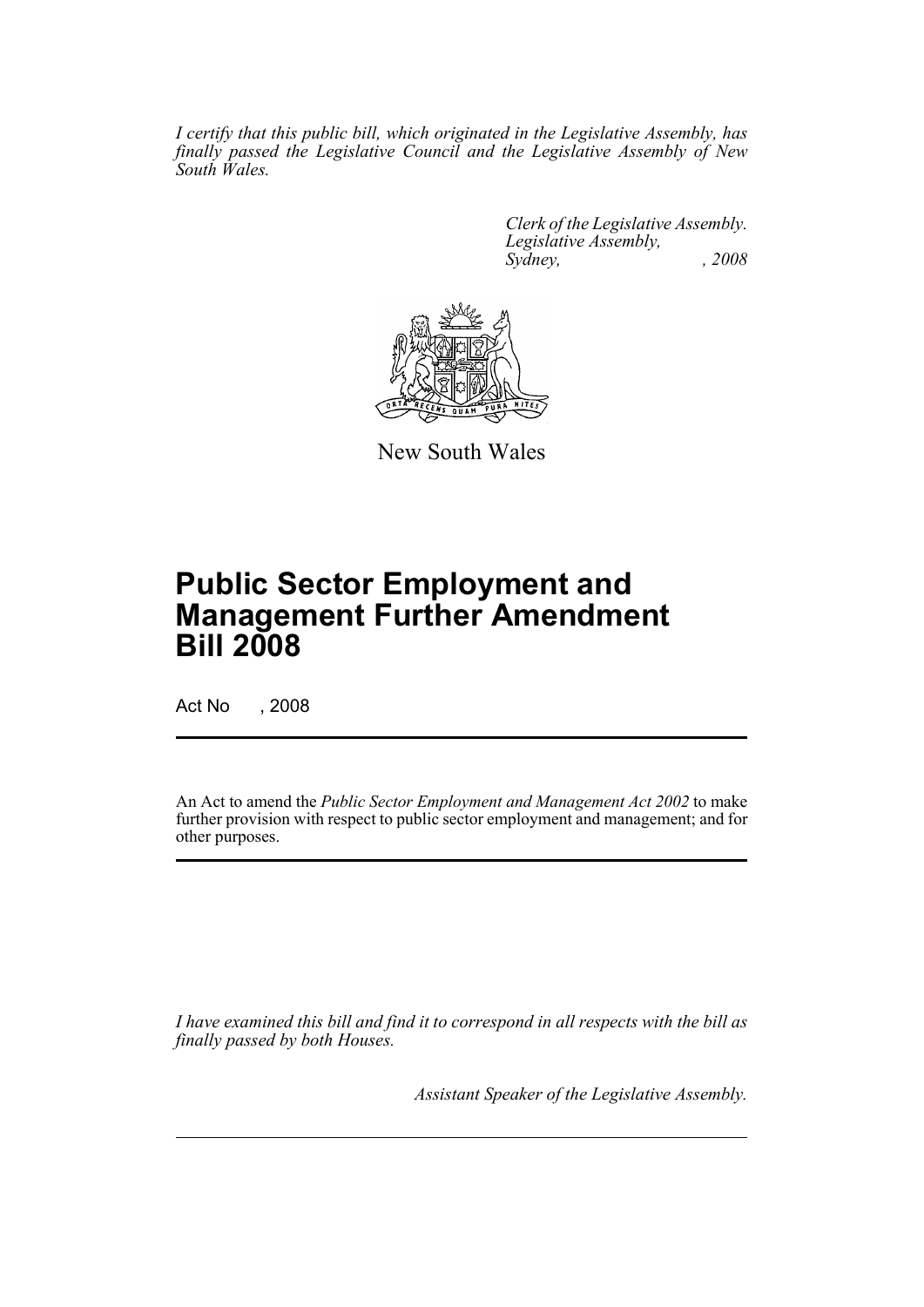## <span id="page-2-0"></span>**The Legislature of New South Wales enacts:**

#### **1 Name of Act**

This Act is the *Public Sector Employment and Management Further Amendment Act 2008*.

#### <span id="page-2-1"></span>**2 Commencement**

This Act commences on the date of assent to this Act.

#### <span id="page-2-2"></span>**3 Amendment of Public Sector Employment and Management Act 2002 No 43**

The *Public Sector Employment and Management Act 2002* is amended as set out in Schedule 1.

#### <span id="page-2-3"></span>**4 Amendment of Public Sector Management (Goods and Services) Regulation 2000**

The *Public Sector Management (Goods and Services) Regulation 2000* is amended as set out in Schedule 2.

#### <span id="page-2-4"></span>**5 Repeal of Act**

- (1) This Act is repealed on the day following the day on which this Act commences.
- (2) The repeal of this Act does not, because of the operation of section 30 of the *Interpretation Act 1987*, affect any amendment made by this Act.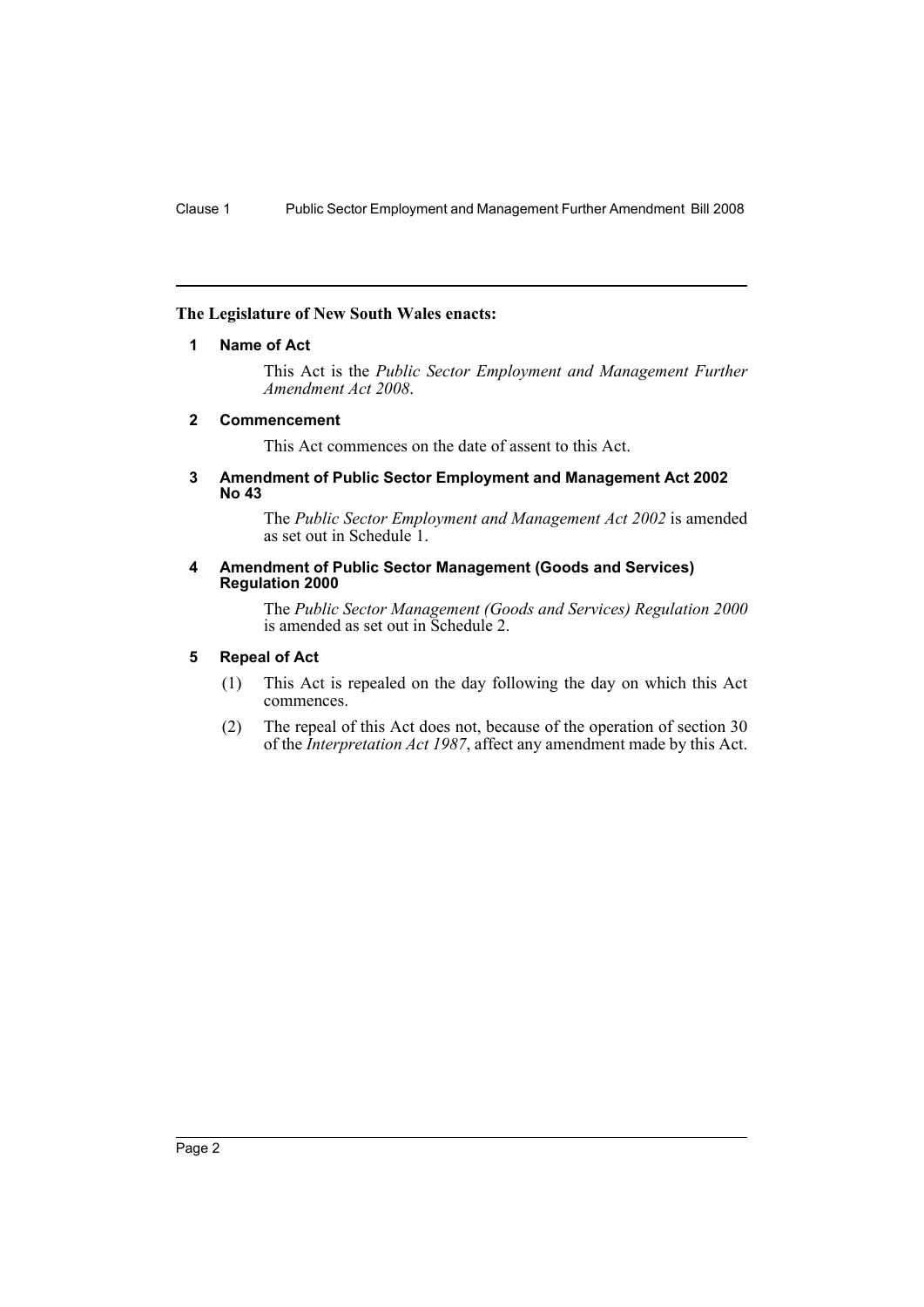Amendment of Public Sector Employment and Management Act 2002 Schedule 1

# <span id="page-3-0"></span>**Schedule 1 Amendment of Public Sector Employment and Management Act 2002**

(Section 3)

#### **[1] Section 19 Merit appointment**

Omit section 19 (1) (b). Insert instead:

(b) the qualifications, experience, standard of work performance and capabilities of those persons that are relevant to the performance of those duties.

# **[2] Section 19 (3) and (3A)**

Omit section 19 (3). Insert instead:

- (3) In deciding to appoint a person to a vacant position in a Department that has not been advertised in accordance with this Part:
	- (a) the appropriate Department Head may only select a qualified member of staff of the Department, and
	- (b) the appropriate Department Head must, from among those qualified members of staff, select the member of staff who has, in the opinion of the Department Head, the greatest merit.
- (3A) For the purposes of subsection (3), a *qualified member of staff of a Department* is:
	- (a) an officer employed in the Department, or
	- (b) a Departmental temporary employee who is employed in the Department and whose employment as such an employee in that or any other Department falls within a continuous period of at least 2 years.

#### **[3] Section 19 (4)**

Insert "or a Departmental temporary employee" after "officer".

#### **[4] Section 23 Appointments on probation**

Insert after section 23 (1):

(1A) A period of probation may be extended for such further period as the appropriate Department Head directs. Any such direction may be made at any time before the person's appointment is confirmed or annulled under this section.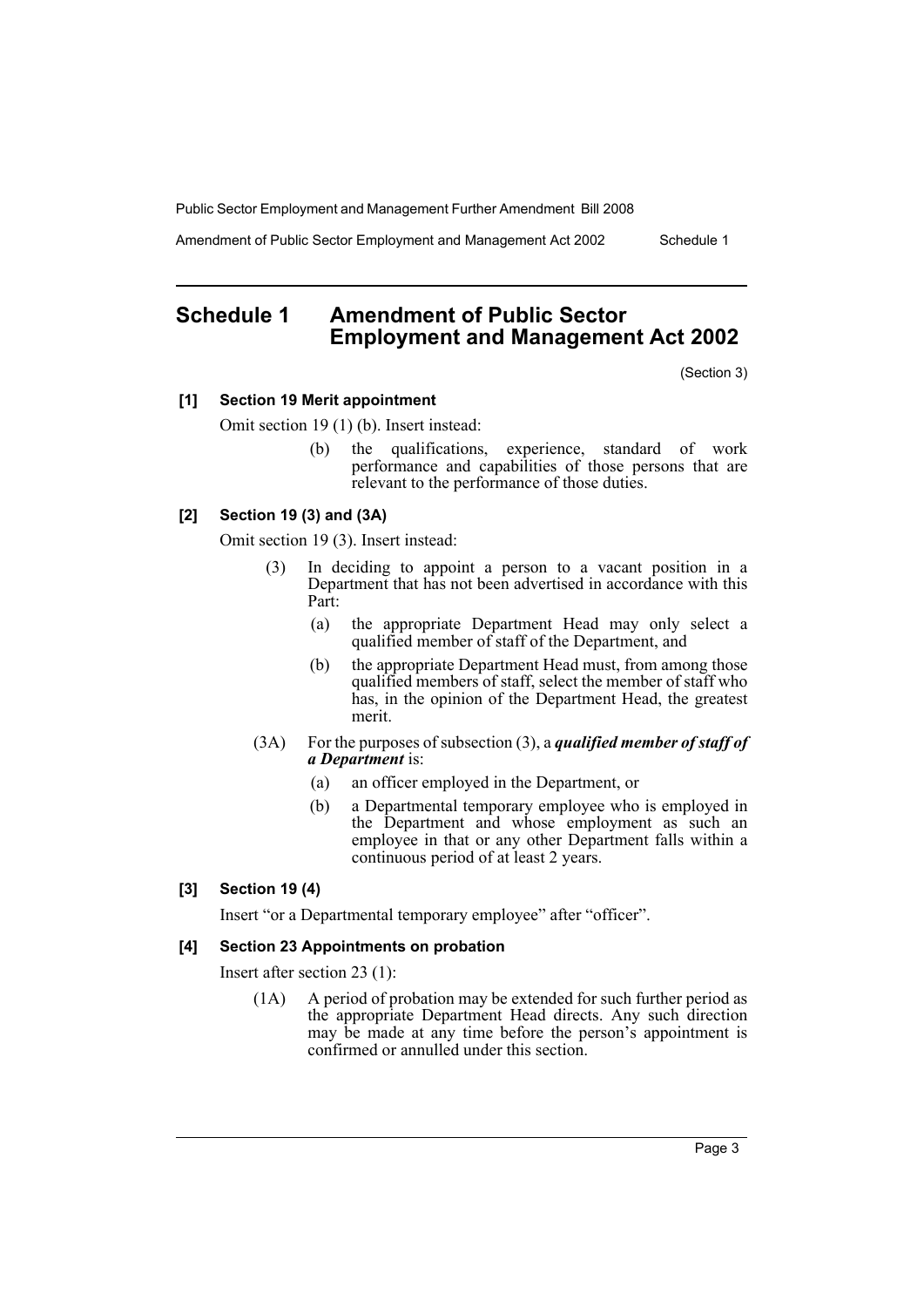Schedule 1 Amendment of Public Sector Employment and Management Act 2002

#### **[5] Sections 31 (3) (d) and 86 (6D) (c)**

Omit "relevant skills, qualifications, experience, work performance standards and personal qualities" wherever occurring.

Insert instead "qualifications, experience, standard of work performance and capabilities".

#### **[6] Sections 33 (1), 34 (2) (d), (3) and (4), 36 (1), 37, 65 (2), 68 (2), 86 (9), 88 (1) (b), 100 (4) (c) and 121 (1) and clause 2 of Schedule 3A**

Omit "Premier's Department" wherever occurring.

Insert instead "Department of Premier and Cabinet".

### **[7] Section 36 Delegation by Director-General**

Omit "section 15" from section 36 (2). Insert instead "section 4F".

#### **[8] Section 49 Suspension of officers from duty pending decision in relation to misconduct or criminal charge**

Insert "(or any action that the Department Head is considering taking under section 48)" after "the criminal charge" in section 49 (1).

#### **[9] Section 54 Requirements as to citizenship or permanent residency**

Insert after section 54 (2):

(3) The Director of Public Employment may exempt a person from the operation of this section in any case the Director considers appropriate.

# **[10] Section 86 Temporary staff transfers (secondments between agencies)**

Omit section 86 (2).

# **[11] Section 86A**

Insert after section 86:

# **86A Temporary staff transfers (internal secondments)**

- (1) A member of staff of a public sector agency may transfer temporarily to another position or other employment within the agency with the approval of the head of the agency.
- (2) A temporary transfer under this section may be:
	- (a) at the request, or with the consent, of the member of staff concerned (*an employee-initiated temporary transfer*), or
	- (b) at the direction of the head of the public sector agency (*an employer-initiated temporary transfer*).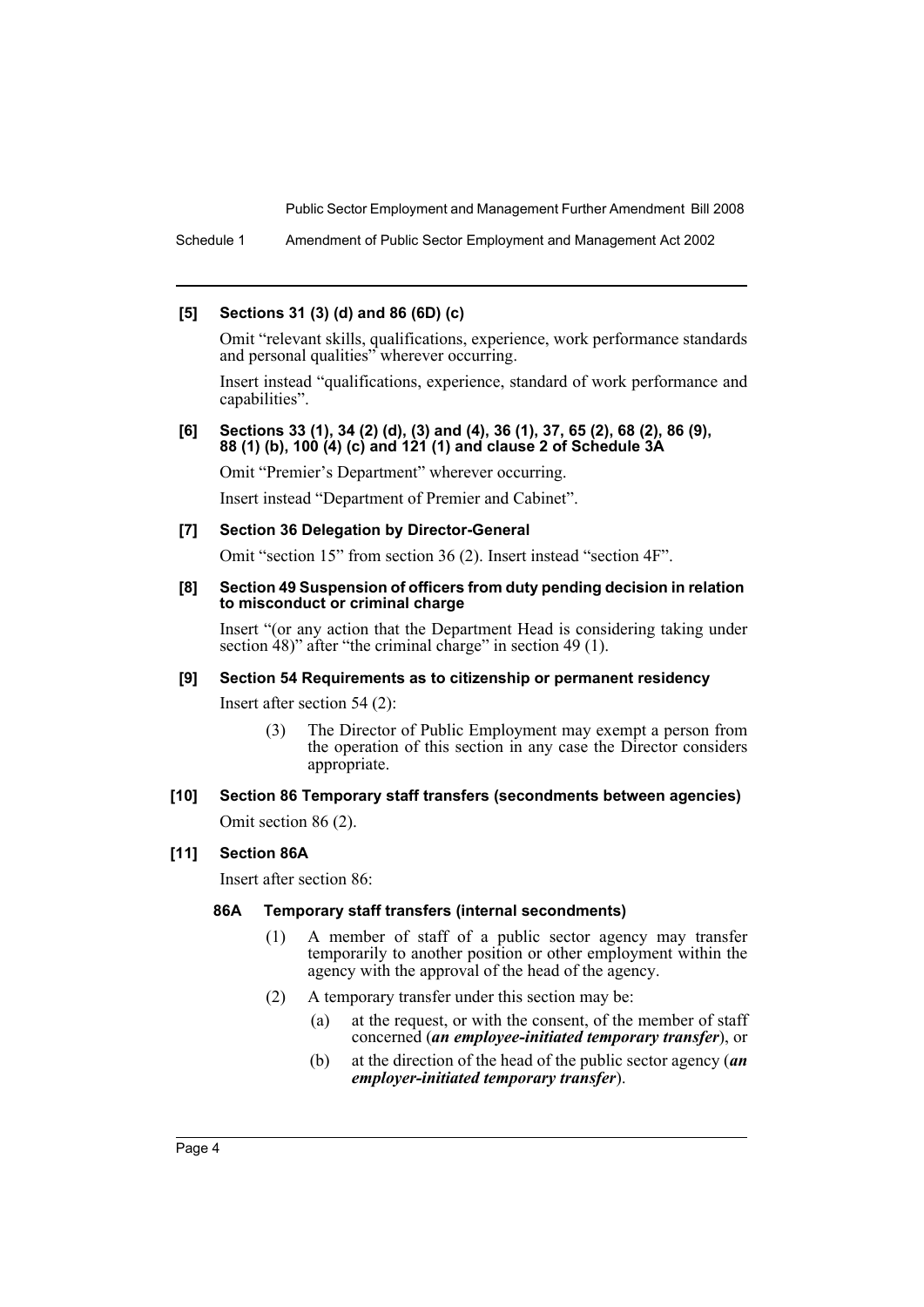Amendment of Public Sector Employment and Management Act 2002 Schedule 1

- (3) A person may be temporarily transferred under this section at the person's existing level of remuneration or at a different level of remuneration. However, an employer-initiated temporary transfer cannot be made at a lower level of remuneration.
- (4) If, in the case of an employee-initiated temporary transfer, the transfer has continued for at least 2 years, the head of the public sector agency may appoint the person to a position in the agency (*the new position*) that is:
	- at the same grade as (or at a grade similar to) the person's original position in the agency, or
	- (b) at any grade higher than the person's original position in the agency.
- (5) The new position may, but need not, be advertised. Accordingly, if the new position is a position in the Public Service and it is not advertised, an appointment under subsection (4) is not an appointment to which section 19 applies.
- (6) If the person is appointed to the new position, the head of the agency may decide to make the appointment without requiring the person to serve any period of probation.
- (7) The person may be appointed to the new position only if each of the following requirements is satisfied:
	- (a) the rate of salary or wages payable to the person at the time of appointment to the new position must not exceed the maximum rate payable for Grade 12, Administrative and Clerical Division, of the Public Service,
	- (b) the head of the agency must be satisfied that ongoing work is available in respect of the person in the agency,
	- (c) the head of the agency must be satisfied that the person has the qualifications, experience, standard of work performance and capabilities to enable the person to perform the duties of the new position.
- (8) Without limiting subsection (7), if:
	- (a) the grade of the new position is higher than the grade of the person's original position in the agency, and
	- (b) the new position has not been advertised,

the person may be appointed to the new position only if the person has been performing duties in the agency at a grade that is the same as (or similar to) the grade of the new position and was performing those duties following some form of open competition that involved the selection of the person as the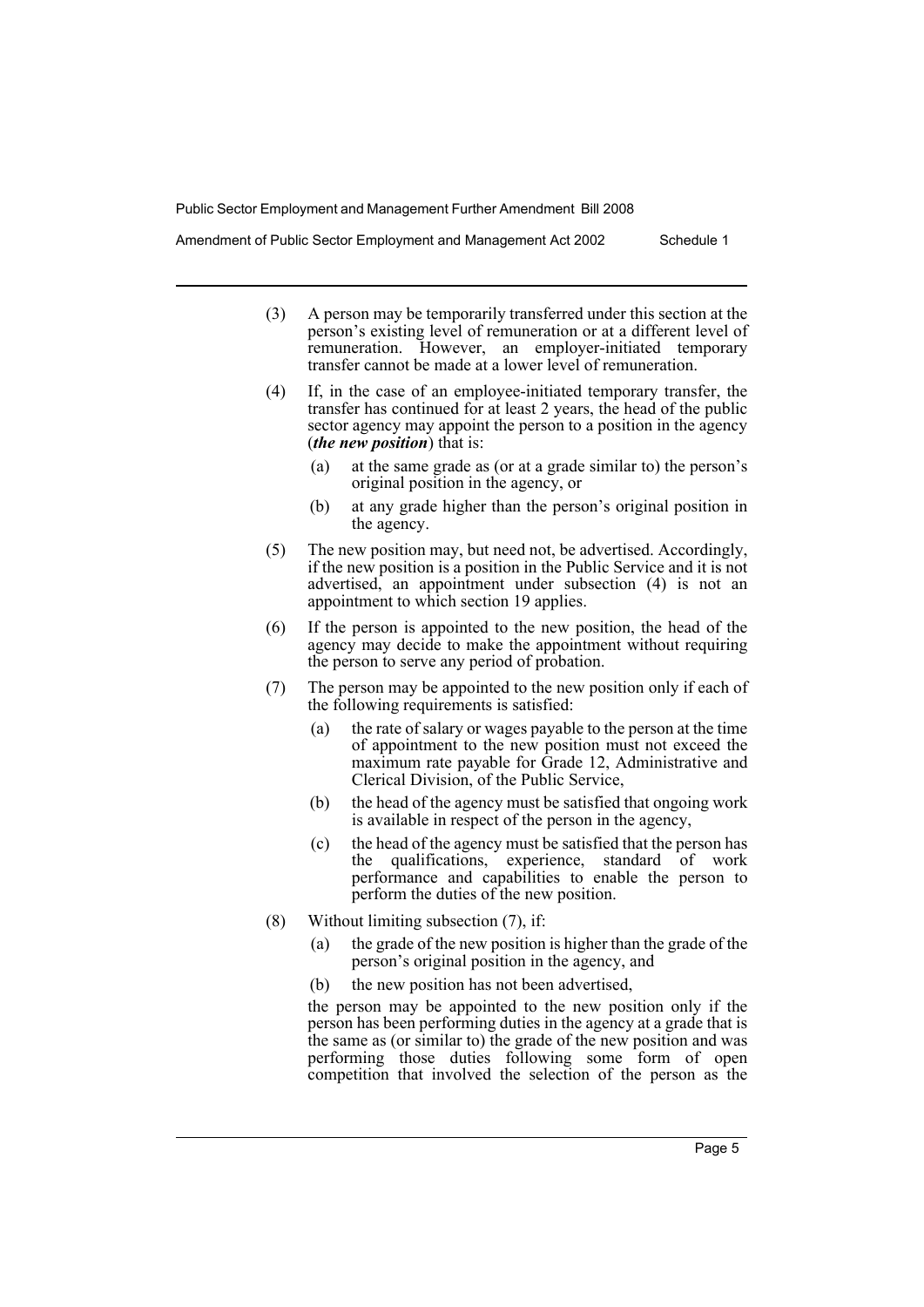Schedule 1 Amendment of Public Sector Employment and Management Act 2002

person who, in the opinion of the head of the agency, had the greatest merit among the candidates concerned.

- (9) In the case of an employee-initiated temporary transfer, a permanent appointment may be made to the original position of the person if:
	- (a) the transfer has continued or is likely to continue for more than 12 months, and
	- (b) the person is advised of the proposed appointment, and
	- (c) the person is given a reasonable opportunity to terminate the transfer and return to his or her original position.
- (10) In the case of an employer-initiated temporary transfer, a permanent appointment cannot be made to the person's original position except with the consent of the person.
- (11) The following is to be determined in accordance with such guidelines as are issued from time to time by the Director-General of the Department of Premier and Cabinet:
	- (a) the procedures for obtaining the consent of an employee under this section,
	- (b) the circumstances in which an employer-initiated temporary transfer to a different workplace location in the State may be made.
- (12) In this section:

*public sector agency* does not include a State owned corporation.

#### **[12] Section 88 Temporary assignment of public sector staff to other agencies**

Insert "or to assist in disaster recovery activities" after "event" in section 88 (2).

#### **[13] Section 100 Cross-agency employment**

Insert after section 100 (1):

(1A) A separate staff position (however described) is not required to be created in each of the Departments, or in each of the public sector services, in which the person is employed.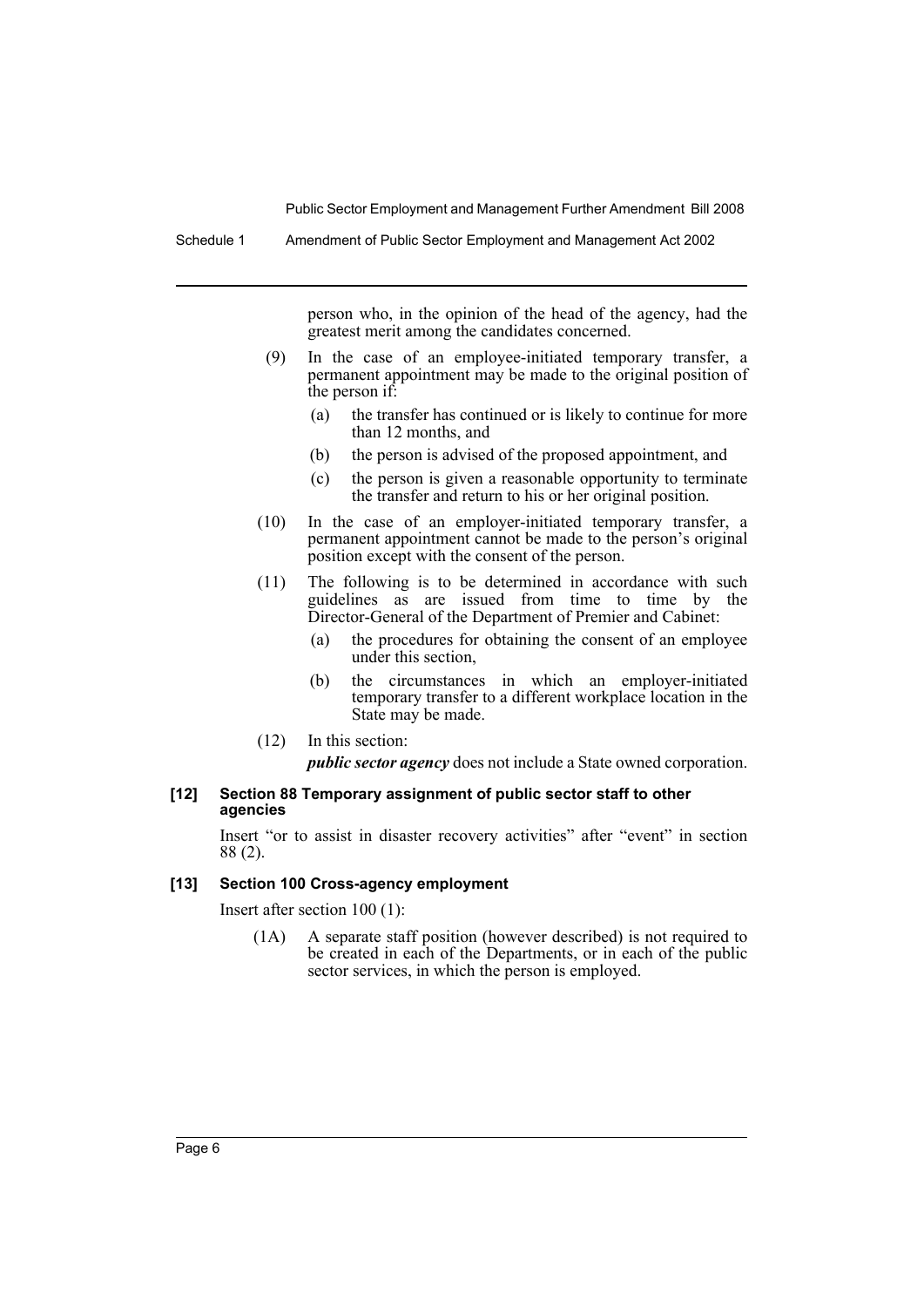Amendment of Public Sector Employment and Management Act 2002 Schedule 1

### **[14] Section 100A**

Insert after section 100:

#### **100A Appointment may be made to position pending vacation of position**

- (1) This section applies in relation to:
	- (a) a chief executive position or senior executive position (whether or not in the Government Service), or
	- (b) any other position in the Government Service.
- (2) If a person who holds any such position (*the incumbent officer*) notifies the person's employer in writing that the person:
	- (a) intends to resign or retire from the position on a specified date, or
	- (b) does not intend to seek re-appointment to the position on completion of the current term of employment,

the employer may, before the position becomes vacant, take action to recruit and appoint another person (*the new officer*) to the position.

- (3) The appointment of the new officer may, if the instrument of appointment so provides, take effect before the incumbent officer vacates the position.
- (4) In any such case, the incumbent officer and the new officer:
	- (a) both hold the same position, and
	- (b) may jointly exercise the functions of the position.
- (5) If in the joint exercise of any statutory function of the position any inconsistency arises in connection with the exercise of that function, the decision of the incumbent officer in relation to the matter prevails.
- (6) In this section:

*employer* means:

- (a) in the case of a person who is a chief executive officer or senior executive officer—the person's employer as referred to in section 63 (2), or
- (b) in any other case—the appropriate Division Head.

#### **[15] Section 101 Arrangements for use of Teaching Service staff by Departments**

Omit the section.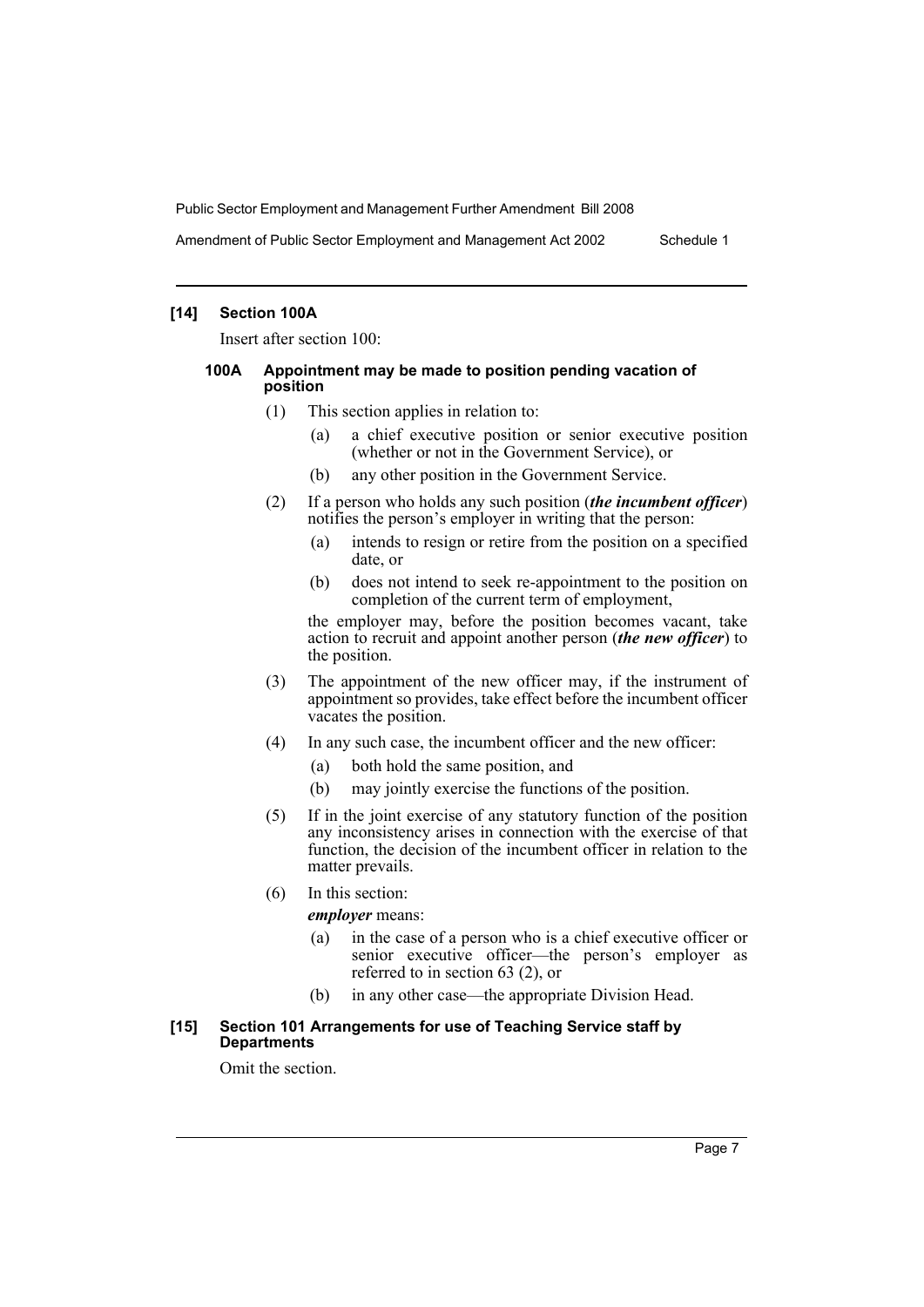Schedule 1 Amendment of Public Sector Employment and Management Act 2002

#### **[16] Section 124 Delegation by Director of Public Employment**

Omit section 124 (1). Insert instead:

(1) The Director of Public Employment may delegate to the head of a public sector agency or any other member of staff of a public sector agency any of the functions of the Director of Public Employment, other than this power of delegation.

## **[17] Section 124 (3) (b)**

Omit the paragraph. Insert instead:

- (b) a reference to a member of staff of a public sector agency includes:
	- (i) a reference to a person holding an appointment to or in the agency, and
	- (ii) a reference to a person holding an appointment to or in a body or organisation having functions that are exercised by the staff of that agency.

### **[18] Section 124 (4)**

Insert after section 124 (3):

(4) In this section, *head* of a public sector agency and *public sector agency* have the same meanings as in section 85.

#### **[19] Section 137 Membership and procedure of Board**

Omit section 137 (1). Insert instead:

- (1) The Board is to consist of the following members:
	- (a) a person appointed by the Minister as the Chairperson of the Board,
	- (b) at least 3 other persons appointed by the Minister to represent public sector agencies that use goods and services supplied in accordance with this Chapter and the regulations made under it.

# **[20] Section 143 Regulations**

Omit "the public sector service". Insert instead "the public sector services".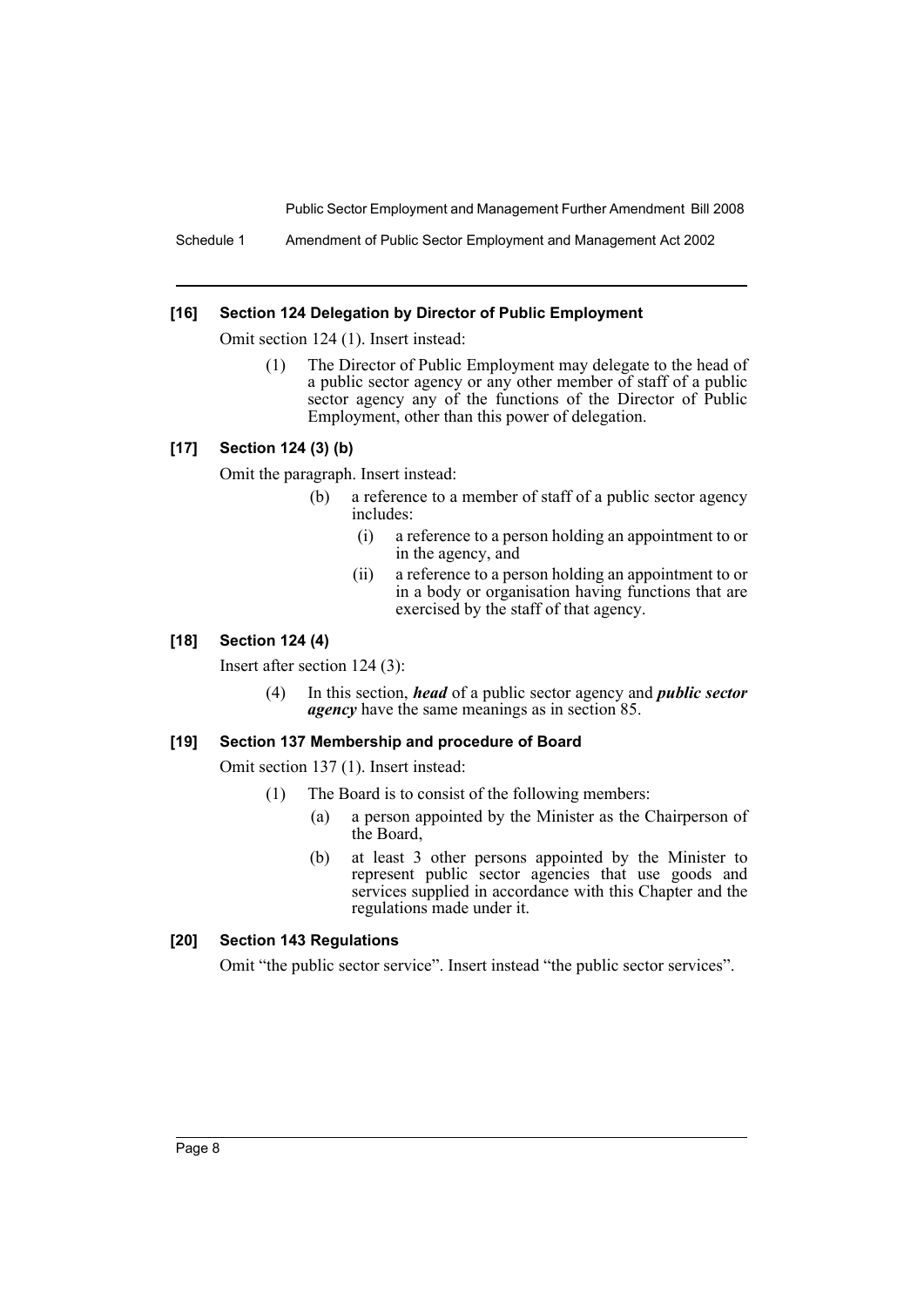Amendment of Public Sector Employment and Management Act 2002 Schedule 1

### **[21] Section 159A**

Insert after section 159:

#### **159A Inquiries by Director-General into public sector agencies**

(1) In this section:

*Director-General* means the Director-General of the Department of Premier and Cabinet.

*public sector agency* means the whole or a part of a public sector service or an employer constituting, or within, a public sector service.

*public sector service* does not include:

- (a) the NSW Police Force, or
- (b) the service of either House of Parliament, or the President or Speaker, or the President and the Speaker jointly.
- (2) The Director-General or a person authorised by the Director-General may conduct an inquiry into any matter relating to the administration or management of a public sector agency.
- (3) The Director-General or a person authorised by the Director-General may, for the purposes of conducting an inquiry under this section:
	- (a) enter and inspect the premises of a public sector agency, and
	- (b) require the production of, and take copies of, any documents in the custody of a member of staff of the public sector agency, and
	- (c) for the purposes of further examination, take possession of, and remove, any of those documents, and
	- (d) require a member of staff of the public sector agency to answer questions, and
	- (e) require a member of staff of the public sector agency to provide such assistance and facilities as is or are necessary to enable the Director-General or authorised person to exercise functions under this section.
- (4) A reference in subsection (3) to a member of staff of a public sector agency includes a reference to any person who is engaged by the agency (whether directly or indirectly) under a contract for services.
- (5) This section does not affect the operation of section 132 or 159.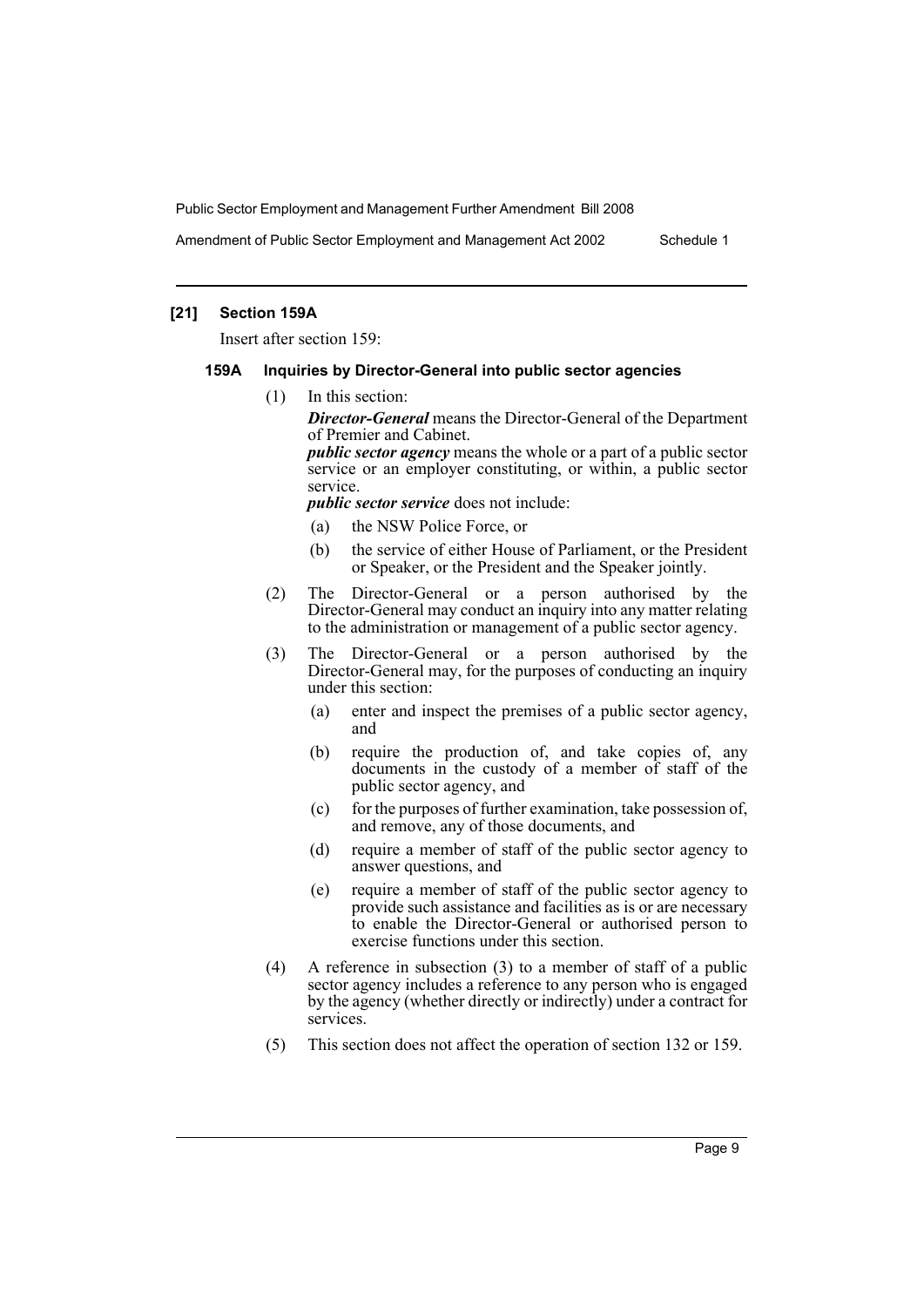Schedule 1 Amendment of Public Sector Employment and Management Act 2002

#### **[22] Schedule 4 Savings, transitional and other provisions**

Insert at the end of clause 1 (1):

*Public Sector Employment and Management Further Amendment Act 2008*

#### **[23] Schedule 4, Part 6**

Insert after Part 5:

# **Part 6 Provisions consequent on enactment of Public Sector Employment and Management Further Amendment Act 2008**

#### **28 Operation of amendments**

(1) In this clause, *amending Act* means the *Public Sector Employment and Management Further Amendment Act 2008*.

#### (2) **Existing appointments on probation**

Section 23 (1A), as inserted by the amending Act, extends to any person who was appointed to a position on probation before the commencement of the amending Act and whose appointment has not been confirmed or annulled as at that commencement.

#### (3) **Existing internal secondments**

A member of staff of a public sector agency who, immediately before the commencement of the amending Act, was the subject of a temporary transfer under section 86 to another position or other employment within that agency is, on the commencement of the amending Act, taken to have transferred to that other position or employment under section 86A (as inserted by the amending Act). Accordingly, section 86A extends to a person who is the subject of any such existing temporary transfer.

#### (4) **Existing delegations by Director of Public Employment**

The amendments to section 124 by the amending Act do not affect the operation of any delegation in force under that section immediately before the commencement of the amending Act.

#### (5) **Existing members of State Contracts Control Board**

A person holding office as a member of the State Contracts Control Board (including as the Chairperson of the Board) immediately before the commencement of the amending Act is, on that commencement, taken to have been appointed as a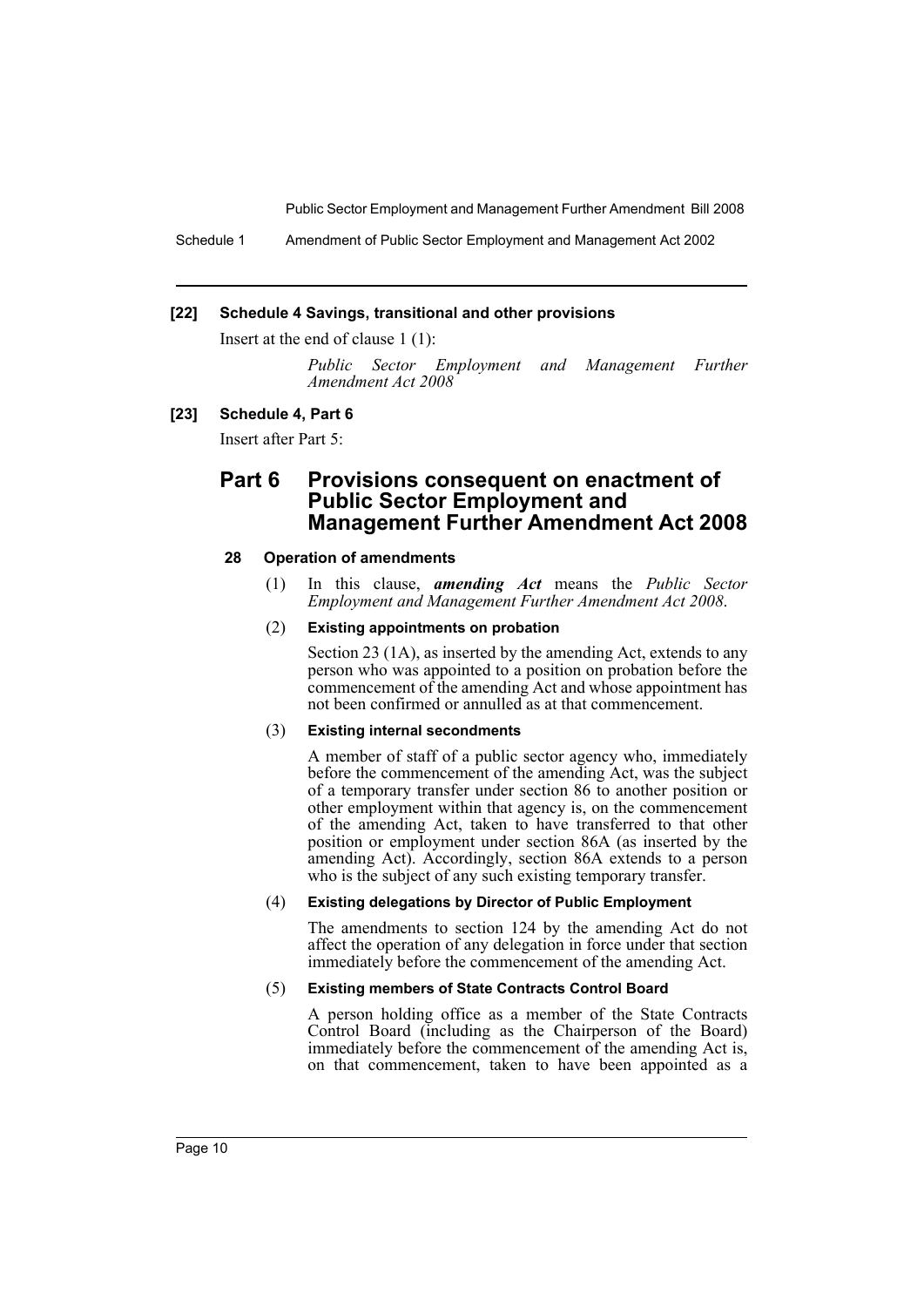Amendment of Public Sector Employment and Management Act 2002 Schedule 1

member or as the Chairperson of the Board (as the case requires) under section 137 (1) as substituted by the amending Act.

# (6) **Inquiries into public sector agencies**

Section 159A, as inserted by the amending Act, extends to conduct occurring (or any other matter arising) before the commencement of the amending Act.